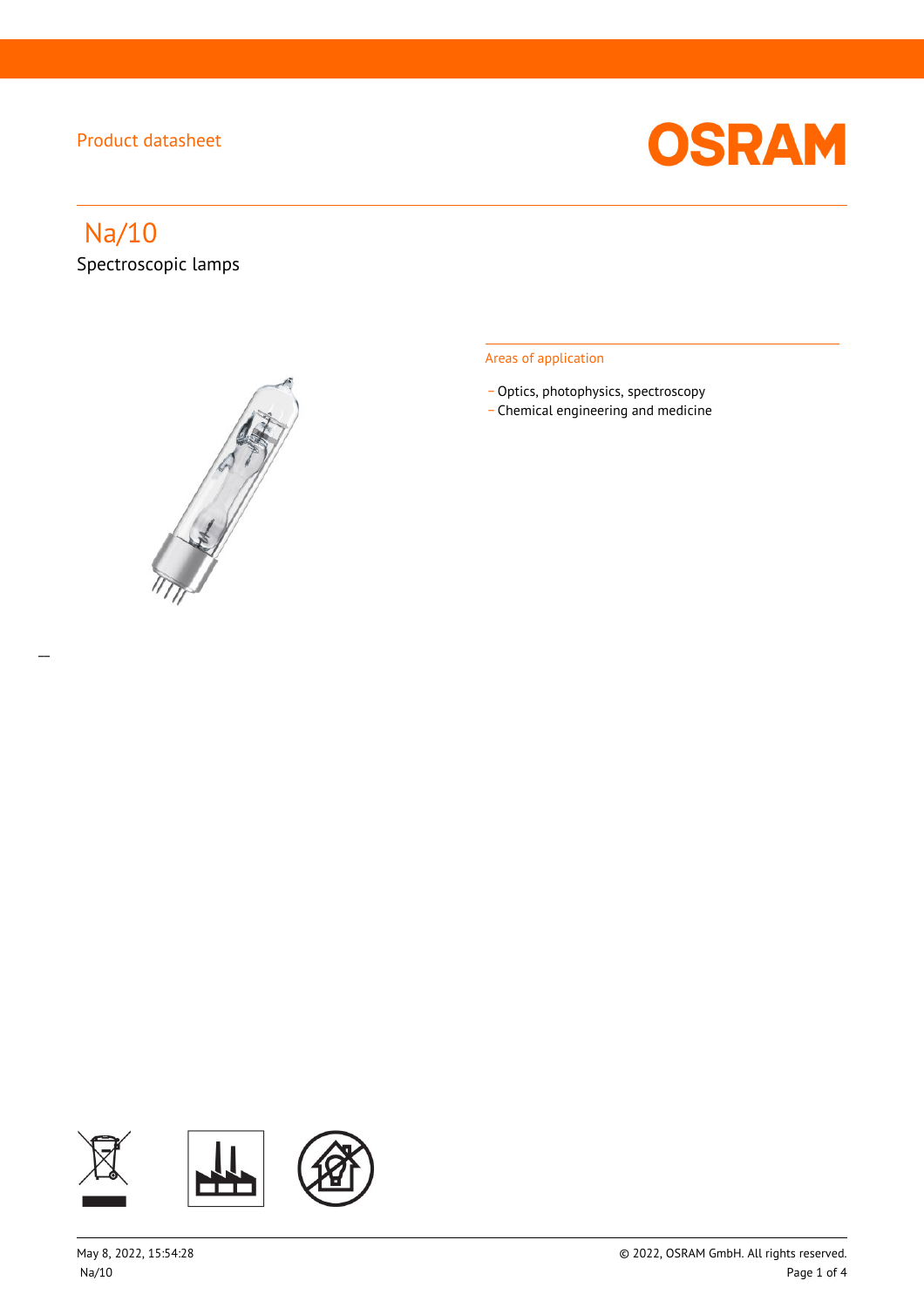#### Technical data

## **Product information**

| Order reference        | NA/10 15W 15V 1 |  |
|------------------------|-----------------|--|
| <b>Electrical data</b> |                 |  |
| Nominal voltage        | 15.0 V          |  |
| Lamp voltage           | 15 V            |  |
| <b>Nominal current</b> | 1.00A           |  |
| Type of current        | AC              |  |
| <b>Nominal wattage</b> | 15.00 W         |  |

## **Dimensions & weight**

 $\overline{a}$ 



| <b>Filament diameter</b>                                              | $6.5$ mm          |  |  |  |  |  |
|-----------------------------------------------------------------------|-------------------|--|--|--|--|--|
| Temperatures & operating conditions                                   |                   |  |  |  |  |  |
| Max. permitted ambient temp. pinch point                              | 350 °C            |  |  |  |  |  |
| <b>Additional product data</b>                                        |                   |  |  |  |  |  |
| Design / version                                                      | Sodium            |  |  |  |  |  |
| Base (standard designation)                                           | PIC <sub>09</sub> |  |  |  |  |  |
| <b>Country specific categorizations</b>                               |                   |  |  |  |  |  |
| Order reference                                                       | NA/10 15W 15V 1   |  |  |  |  |  |
| <b>Environmental information</b>                                      |                   |  |  |  |  |  |
| Information according Art. 33 of EU Regulation (EC) 1907/2006 (REACh) |                   |  |  |  |  |  |
| <b>Date of Declaration</b>                                            | 29-04-2022        |  |  |  |  |  |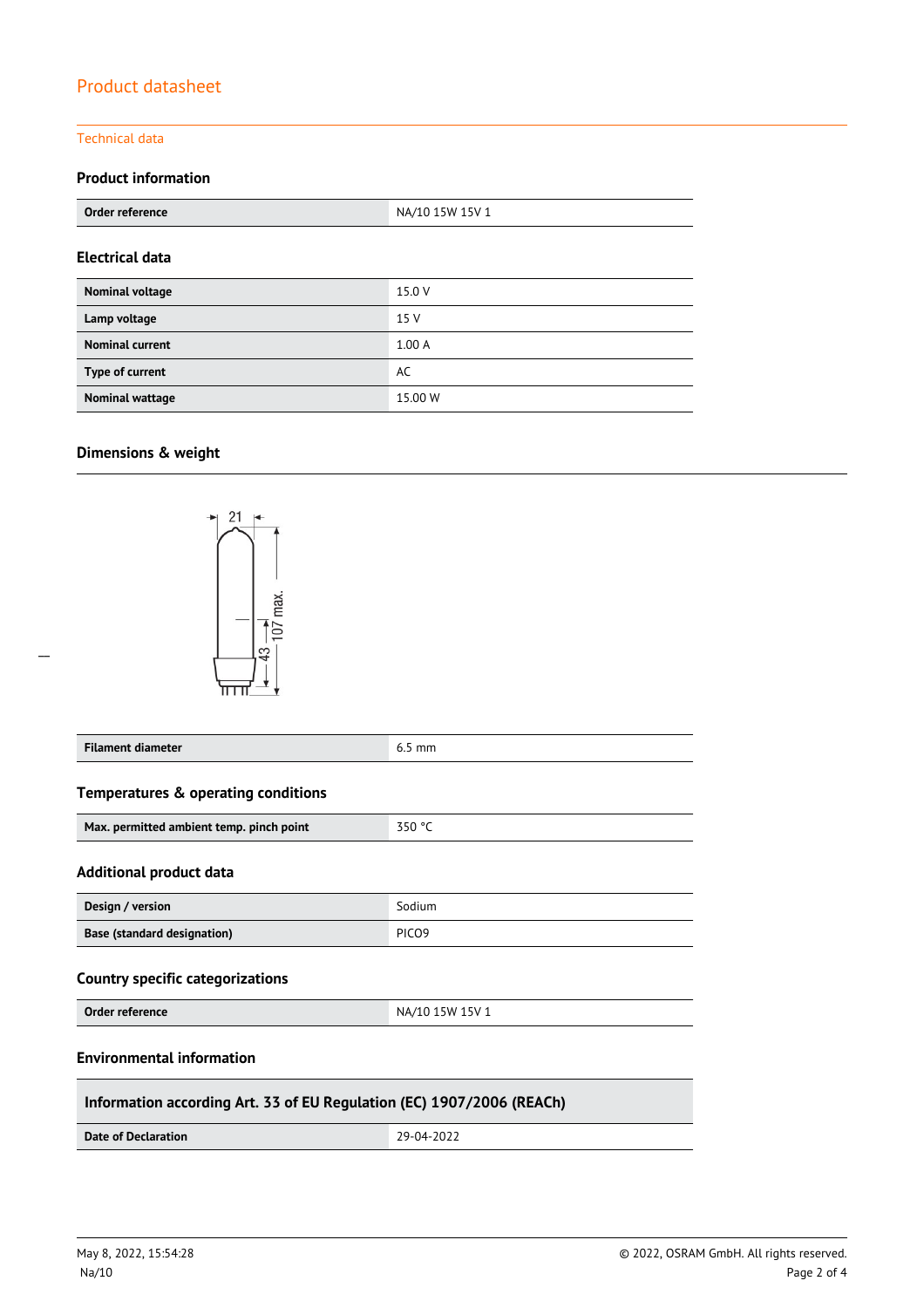| <b>Primary Article Identifier</b> | 4008321417800                                                                                         |  |
|-----------------------------------|-------------------------------------------------------------------------------------------------------|--|
| Candidate List Substance 1        | Lead                                                                                                  |  |
| CAS No. of substance 1            | 7439-92-1                                                                                             |  |
| <b>Safe Use Instruction</b>       | The identification of the Candidate List substance is<br>sufficient to allow safe use of the article. |  |
| Declaration No. in SCIP database  | 458F9E9F-D96E-45A4-A35B-67D459D4D1E6                                                                  |  |

## Country specific information

| <b>Product code</b> | <b>METEL code</b> | SEG-No. | <b>STK number</b> | UK Org                   |
|---------------------|-------------------|---------|-------------------|--------------------------|
| 4008321417800       | OSRSPNA10         | $\sim$  | 4516077           | $\overline{\phantom{a}}$ |
| 4008321417817       | OSRSPNA10         | $\sim$  | 4516077           | $\overline{\phantom{a}}$ |